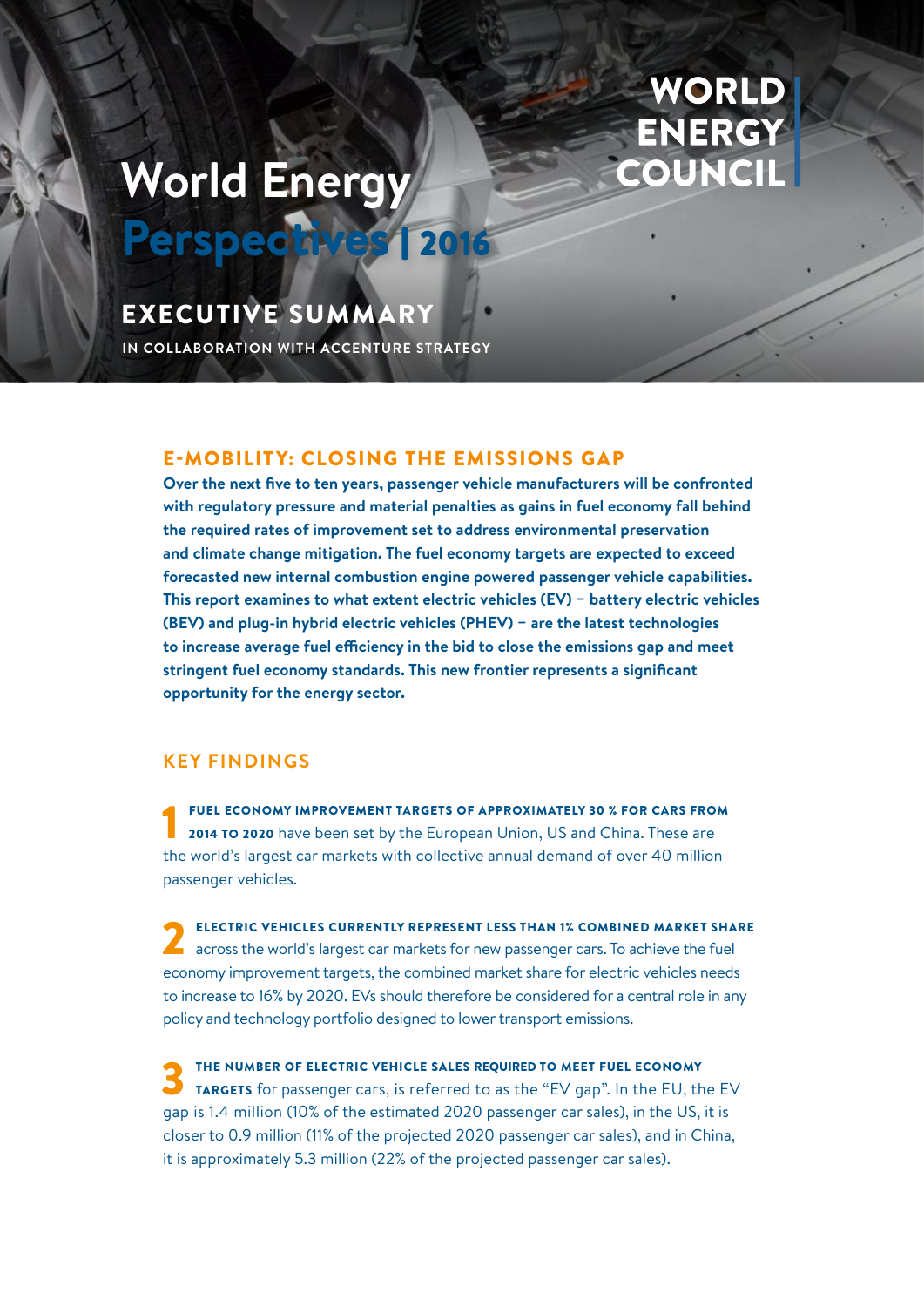### **ELECTRIC VEHICLES: CLOSING THE EMISSIONS GAP BY MEETING FUEL EFFICIENCY TARGETS**

#### **NEW PASSENGER VEHICLES MARKET SHARE FUEL ECONOMY IMPROVEMENT TARGETS**

The EU, US and China are the world's largest car markets with collective annual demand of over 40 million passenger vehicles.

# **31% 19% 12%**

Regulators in the EU, US and China have all demanded major improvements in fuel economy by 2020, requiring efficiency improvements two to three times higher than current levels.

(5.7–6.1% PER ANNUM)





#### **ELECTRIC VEHICLE SALES GAP**

Even capturing less than 1% of combined sales across the three markets, electric vehicles can be key to lowering overall fuel economy to meet new requirements. The EV GAP is the number of electric vehicle sales that will be needed in each market to meet the regulatory requirements.



#### **CO2 SAVINGS**

If regulators work with industry (through financial and operational incentive programmes) and consumers to make this growth a reality, the  $CO<sub>2</sub>$  savings could put us on the right path to closing the transport emissions gap for the decades to come.



#### **IMPACT ON INFRASTRUCTURE**

The impact on energy infrastructure would be manageable and could also create a potential growth opportunity. By 2020 each market would need an additional:

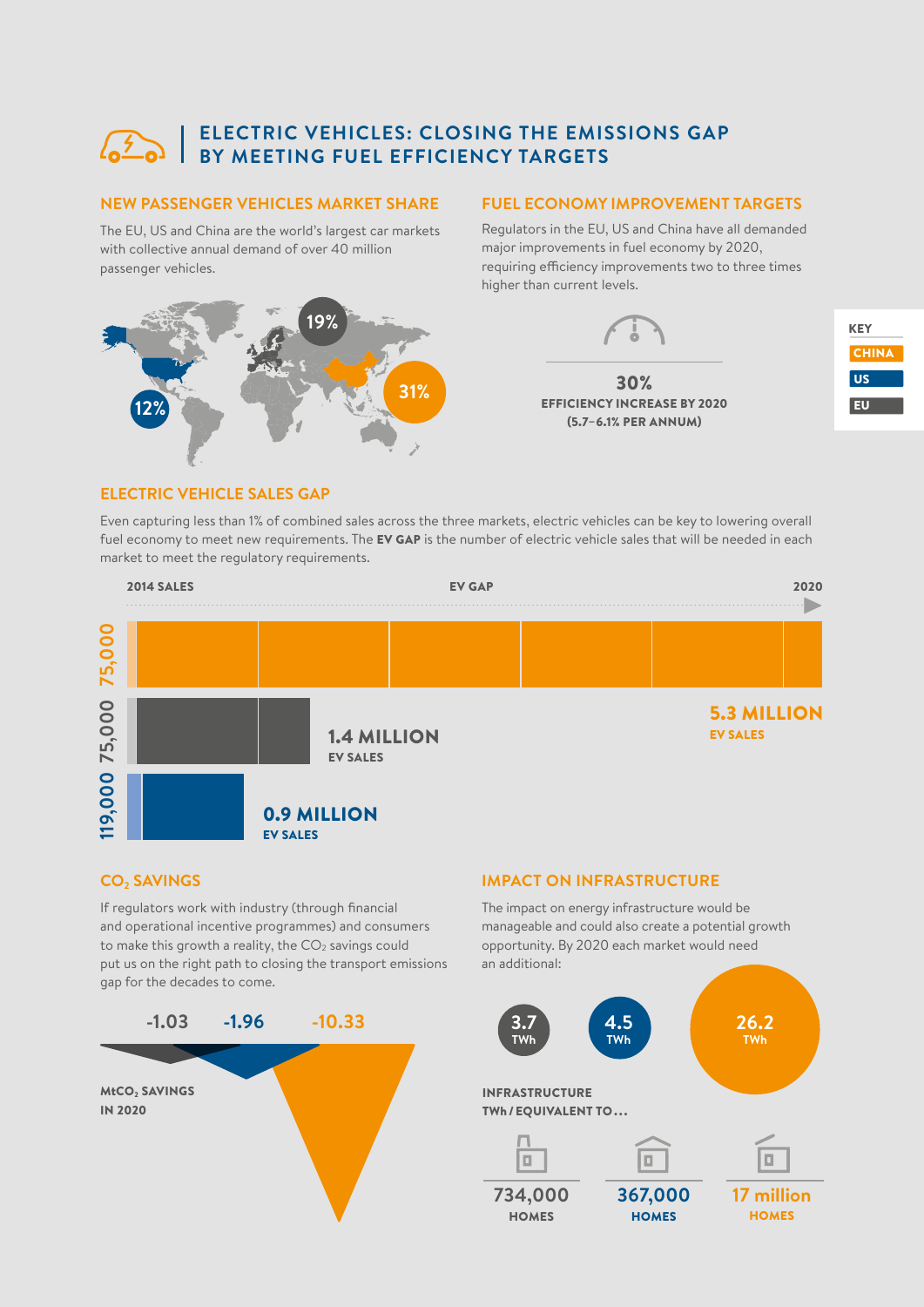ELECTRIC VEHICLES' ADOPTION FACES PERSISTENT COST AND RANGE ANXIETY<br>
HURDLES, which are being addressed to varying degrees of success with government intervention and may be further allayed through regulator and market collaboration.

**FOAD TRANSPORT IS RESPONSIBLE FOR APPROXIMATELY ONE QUARTER** of all greenhouse gas emissions in the EU and US as well as 10% in China, and generates over 3 Gt CO $_{_2}$ . EV adoption and "closing the EV gap" could make a significant impact towards meeting country level CO $_{_2}$  emissions reduction goals.

#### **IMPLICATIONS FOR THE ENERGY SECTOR**

- New fuel economy standards across the globe have made it clear that transport emissions (and liquid fuels) are a priority for regulators to address environmental preservation and climate change mitigation.
- The attractiveness of EVs as a viable option to accelerate new fuel economy improvements and meet stated objectives could result in generous incentive policies which present utilities with a potential growth opportunity.
- Electricity demand attributed to new EVs can be managed with proper planning by utilities (expected annual incremental generation requirements fall below 0.5% of 2014 total electricity generation in all three markets analysed) and could be further mitigated at the local level with emerging technologies such as vehicle-to-grid (V2G) solutions.

#### **RECOMMENDATIONS**

- **Industries:** Vehicle manufacturers will need to respond to regulatory pressures and shift their product portfolio to avoid material penalties. Additionally there is an opportunity for vehicle manufacturers and utility electricity providers to partner to deliver a superior value proposition to consumers.
- **Policymakers:** Ensure that consumer and manufacturer incentives align with new or considered emissions standards. Monitor effects of increased electricity demand to preserve the integrity of grid operations. Regulators should examine how the proposed fuel economy requirements can be matched with incentive programmes (financial and operational) and collaborate with industry in order to realise desired reductions in CO $_2$  emissions.
- **Consumers:** Evaluate the economic and environmental benefits of EVs alongside other alternative transportation methods that are coming online. Provide feedback to regulators and manufacturers.